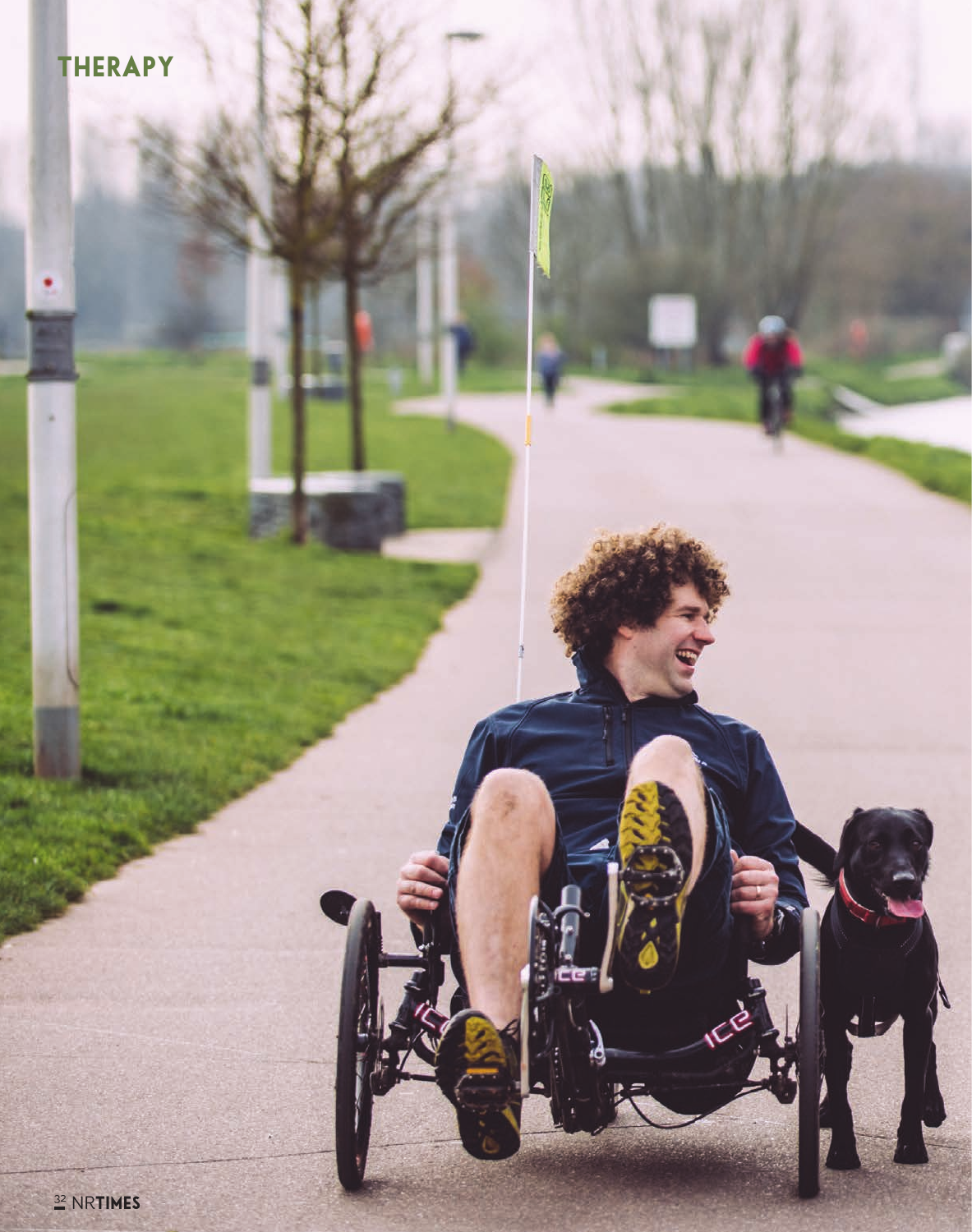## a new spin on rehab

*The severely injured are increasingly challenging their disabilities through pedal power. Andrew Mernin heads to the Devon countryside to join the rehab cycling revolution.* 

therapy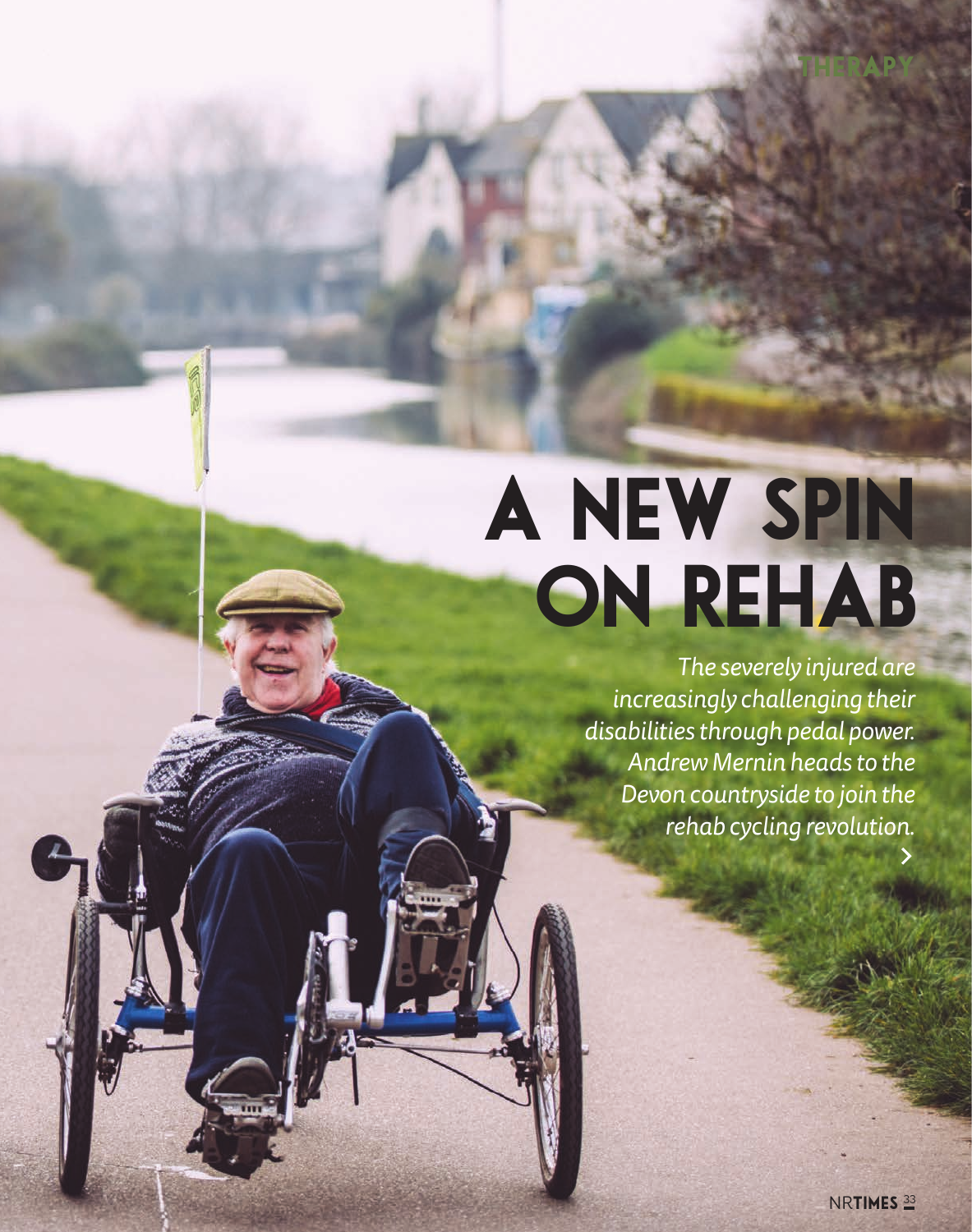## **THERAPY**

Illiam Pales was a true<br>
adventurer who, as an<br>
accomplished sailor,<br>
Crossed the Atlantic<br>
Decan several times. adventurer who, as an accomplished sailor, crossed the Atlantic Ocean several times.

Then came a massive stroke just after retirement, which locked him out of his beloved great outdoors and into a world of daytime TV.

The timing of his stroke was all the crueller given that he had recently bought a cottage on the edge of Dartmoor, ready to be restored. The wild, epic landscape outside was so close, yet, due to several physical challenges, so very far away.

His son Tom wasn't prepared to see his old man live out the rest of his days in his living room. His intervention broke him out of his sofa sanctuary – and spawned an emerging type of therapy which is increasingly being used by clients undergoing neuro-rehab. Tom, whose father passed away last year,

says: "He had a lot of frontal lobe damage and was a diferent man afer the stroke, with a lot of challenging behaviour. He'd also lost his balance and complete use of his left side - and had agoraphobia and a terrible fear of falling."

The stroke was in 2002, when Tom was 25. Initially, he began taking his father on a weekly trip to the Granite Way, part of the Route 27 cycle journey linking Devon's south and north coasts.

They took a short walk on the tarmacked path, leaving a marked rock at their furthest point every weekend. Over the months the rock travelled 150 metres, but no further. "Then one day a man cruised past with a wide smile on what looked like a sofa with pedals. We had seen our frst recumbent trike. "Dad was very cold on the idea but I just thought it looked like an incredible remedy to the situation. Dad had done his own maths and worked out that he was pretty much

checkmated, but I was really keen to persevere."

They bought a recumbent trike and, within the week, few past the 150m rock, towards a life of increased freedom for William. "That was the start of rehab cycling, and I began to work with others. If I could handle my dad, I could pretty much handle anyone. He was a big chap and had some pretty challenging behavioural problems." Having abandoned his career in property management, gained a degree in health and social work - and worked as a community support worker with people with brain injuries – Tom fnally launched Freetrike in 2010. The service runs one-to-one sessions on specially adapted recumbent trikes for people with disabilities in Devon. It transports housebound clients to their nearest shared path for two hours of exercise. Tom's work spans Devon's National Cycle Network, which gives access to the

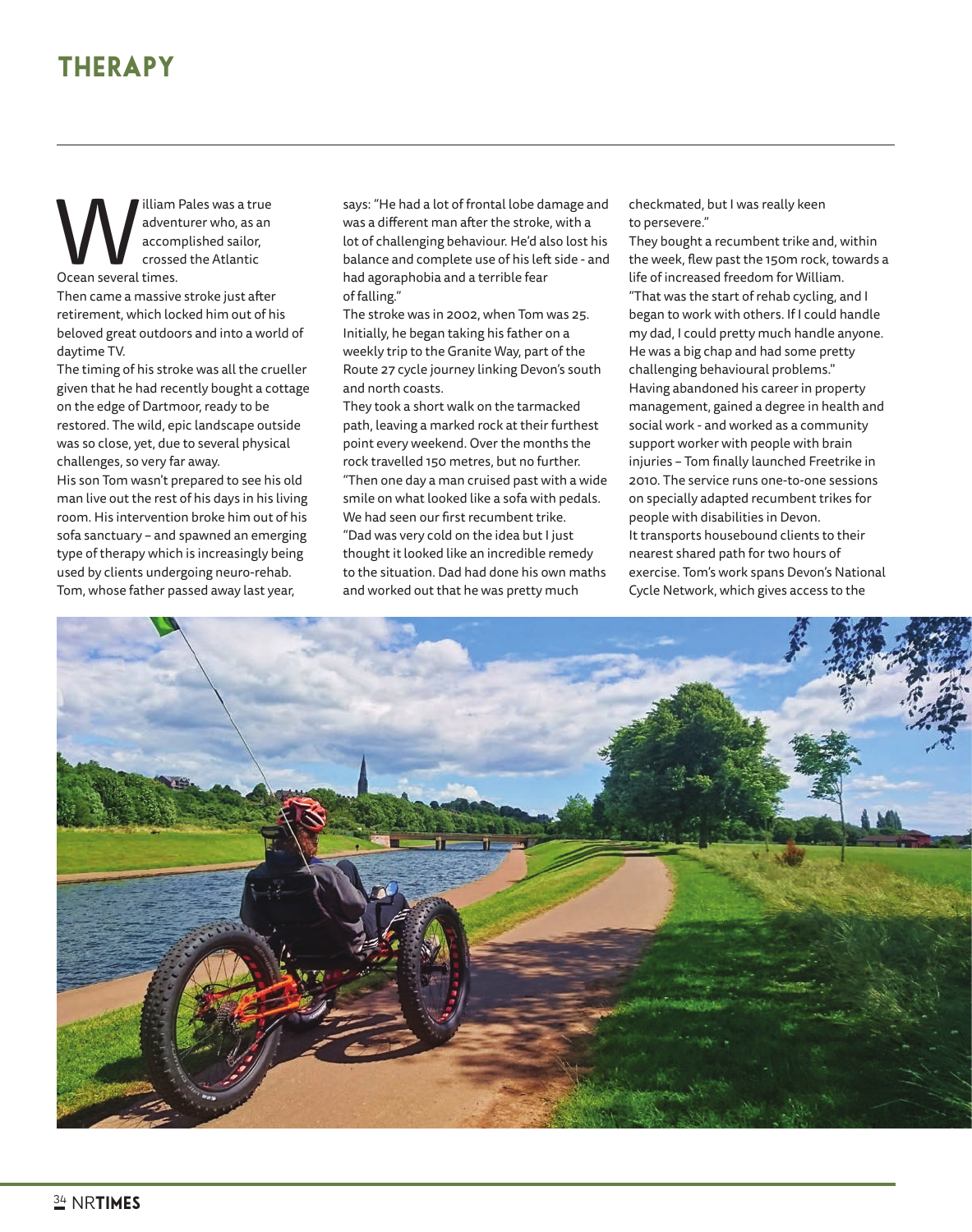## **THERAPY**

countryside in and around Dartmoor. Stately home driveways and horse racing service tracks are also occasionally used. Freetrike has covered almost 9,000 miles since 2010, working with people of every type of disability, including those related to stroke, brain injury and neurological conditions. "My frst paying client was a beef farmer who had su fered a stroke and developed a terrible fear of falling. Recumbent trikes are very stable and in control and, therefore, remove this fear.

"Next I worked with a young chap who was involved in a motorbike accident. You could see his multidisciplinary team was struggling with his challenging behaviour so they brought me in and I whisked him o f to the Tarka Trail; 46 miles of tarmac in North Devon on a disused railway. I got him out exercising and eventually supplied him with his own trike. For him a lot of it was about anger management, while it also helped him to concentrate. He was later able to go to college."

Recumbent trikes are lightweight, can collapse down and easily be placed in the boot of a car. Some clients may progress from a recumbent to an upright trike then on to a 2-wheel bicycle and develop the con fdence to go it alone. Freetrike works with specialist

manufacturers to fne-tune trikes to speci fc types and levels of disability. These are sold or used during sessions.

Powered by the mantra, "adventure-bound not housebound", Tom aims to give clients the freedom to challenge their disability while reconnecting with the outdoors. "It's like being in a deck chair, with pedals in front of you. The steering column is almost at your hips, and can be steered from one side if required. There is also a single brake lever on one side, which, when squeezed, is perfectly distributed across both sides." Other modi fcations include specialist pedals designed for people paralysed on one side, which keep the paralysed leg in a stable position. For particularly weak clients, more pedal power can be generated through clever bike gadgetry. Some models have brake levers which can be operated by the  $\geq$ 

*Road trip: Tom (right) with one of his regular clients who previously su fered a stroke.*